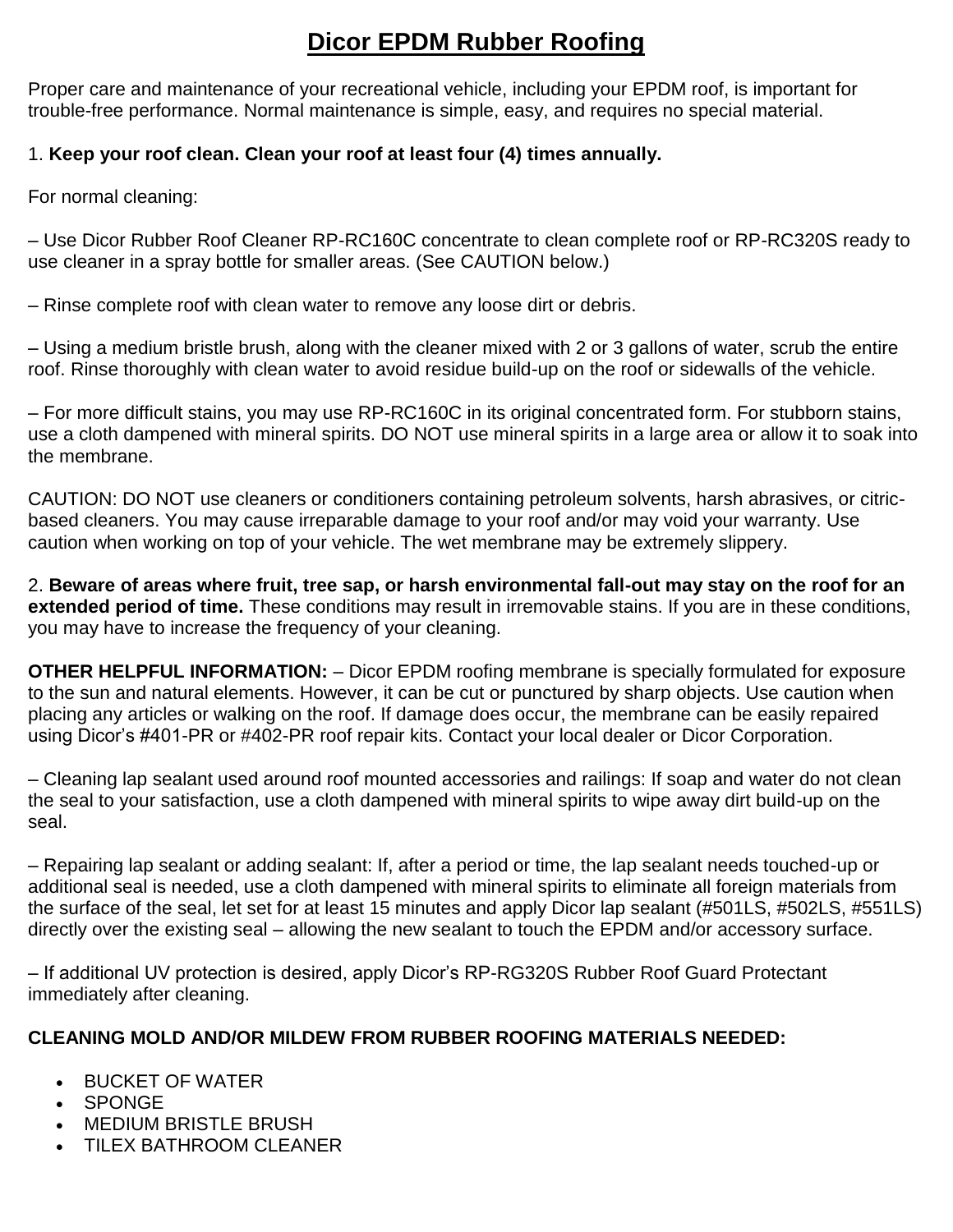There are no ingredients in EPDM rubber roofing that will promote the growth of mold and/or mildew. Atmospheric dirt, shade, sun, humidity and moisture are some of the contributing factors that form mold and/or mildew. Regular cleaning of your rubber roof will help prevent mold and/or mildew from forming on the EPDM roof. Dicor recommends that you wash your roof an average of 3-4 times a year using a nonabrasive cleaner and a medium plastic bristle brush. Mold and/or mildew on your EPDM roof is simply a parasite that attaches itself to the roof and grows – similar to bathroom mold that grows in your shower. It does not attack the membrane but is unsightly and if allowed to grow will discolor the roof completely and may become a stain that cannot be removed.

#### **Please note, the removal of mold and/or mildew is not a job to be rushed. Allow ample time to complete the job and follow instructions carefully. Although the products mentioned will not harm your roof, if you do not follow the instructions, other areas could be affected.**

Tilex is a bathroom cleaner that can be purchased at many grocery stores or discount stores. Tilex contains strong chemicals. Please read the label thoroughly. Tilex should not come in contact with painted or aluminum surfaces. If it drips over the sidewalls or comes in contact with painted or aluminum surfaces, wipe immediately with a damp sponge.

**WORK WITH A SMALL AREA** in order to maintain control. Spray a small area approximately 2'x2′ with the Tilex. Allow the Tilex to remain on the roof for 3-10 minutes per area. Scrub with a medium bristle brush. After scrubbing, wipe with a damp sponge.

When finished with whatever time frame you intend to spend on the roof (whether you do the entire roof or just a portion) rinse the roof thoroughly with a garden hose. **BE SURE TO RINSE WINDOWS AND SIDEWALLS ALSO.**

Most often one application is all that is needed to alleviate the problem. Depending on the amount of mold and/or mildew and the length of time growing, more than one application may be necessary.

Follow this procedure with the Dicor Roof Gard (RP-RG320S) protectant.

## **Warranty Information:**

Whether your EPDM roof is installed on a new recreational vehicle by the manufacturer or installed on an older vehicle by your local dealer, with the proper care you can expect years of superior performance. Dicor EPDM roofing membranes are manufactured using polymers providing unmatched protection against the elements and ultraviolet rays. In addition, Dicor EPDM membrane roofing systems require less maintenance than metal roofs, are energy efficient, will not rust, oxidize or corrode and are quieter than metal roofs.

Carlisle SynTec Systems, Division of Carlisle Corporation, Seller offers a 12 year EPDM membrane material warranty to the original purchaser against premature deterioration to the point of failure because of weathering if properly maintained.

If, upon inspection by the seller, or Seller's authorized designee, the membrane shows premature deterioration to the point of failure because of weathering, Seller's liability and buyer's remedies are limited at the seller's option to providing repair material for the original membrane, or replacing the membrane. Seller will replace the membrane for five years from the original purchase date or prorate the value towards new membrane based on the remaining months or unexpired warranty for six years through twelve.

This warranty applies to the membrane only and does not include improper installation, sealant, adhesives, flashings or other accessories contained in the roofing system.